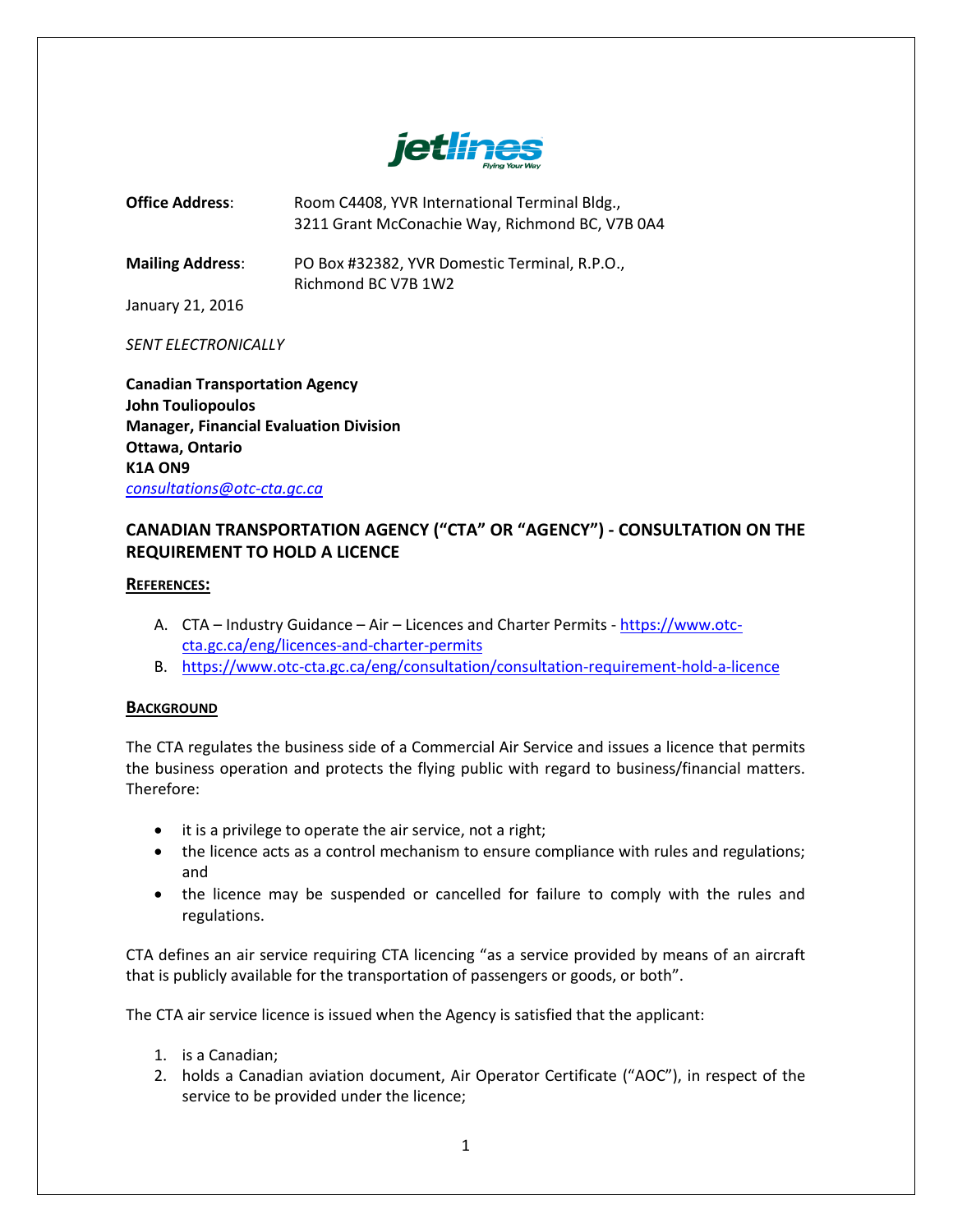- 3. has the prescribed liability insurance coverage in respect of the service to be provided under the licence;
- 4. meets prescribed financial requirements; and
- 5. has not contravened section 59 in respect of a domestic service within the preceding twelve months.

An Indirect Air Service Provider ("IASP") model as defined by CTA is "where persons have commercial control over an air service and make decisions on matters such as on routes, scheduling, pricing, and aircraft to be used, while charter air carriers operate flights on their behalf".

## **Notes**:

It should be noted that:

- 1. The term "air service" is included in the IASP definition; and
- 2. Our response to the request for consultation on this subject uses the term "air service" and "airline" interchangeably as the public and most stakeholders would more readily recognize and understand the term "airline" then they would "air service provider".

# **AN IASP IS AN AIR SERVICE PROVIDER**

While an IASP contracts a separate CTA licenced air service provider to physically operate the aircraft, it is the IASP that is transforming those aircraft into an airline with the activities of controlling all marketing efforts, advertising, selling to the public, reservations systems, inventory management, payload control, route selection, determining if flights will actually be operated, scheduling and other key elements. As a result, without the IASP there would be no air service offered to the public and therefore control of this air service lies with IASP. Thus an IASP must be subject to the same five criteria required to obtain a CTA air service licence, albeit possibly with some modifications to the regulatory requirements as noted below.

## **DISCUSSION**

Canada Jetlines Ltd ("Jetlines") supports the CTA "Approach Under Consideration". The IASP must not be allowed a free path to circumvent the current CTA air service licencing process that protects the Canadian public, and which ensures that the proposed air service is owned by Canadians and has the financial fitness to build out, start-up and sustain itself through initial operations.

Detailed comments aligned to the three questions posed by the Agency follow:

- 1. Whether Indirect Air Service Providers should be required to hold a licence to sell their services directly to the public, in their own right. Provide a clear explanation for your position:
	- a. Canadian Ownership
		- i. Canadian ownership of an air service relevant to the current 75%-25% insures that an air service provider is substantively owned and controlled by Canadians;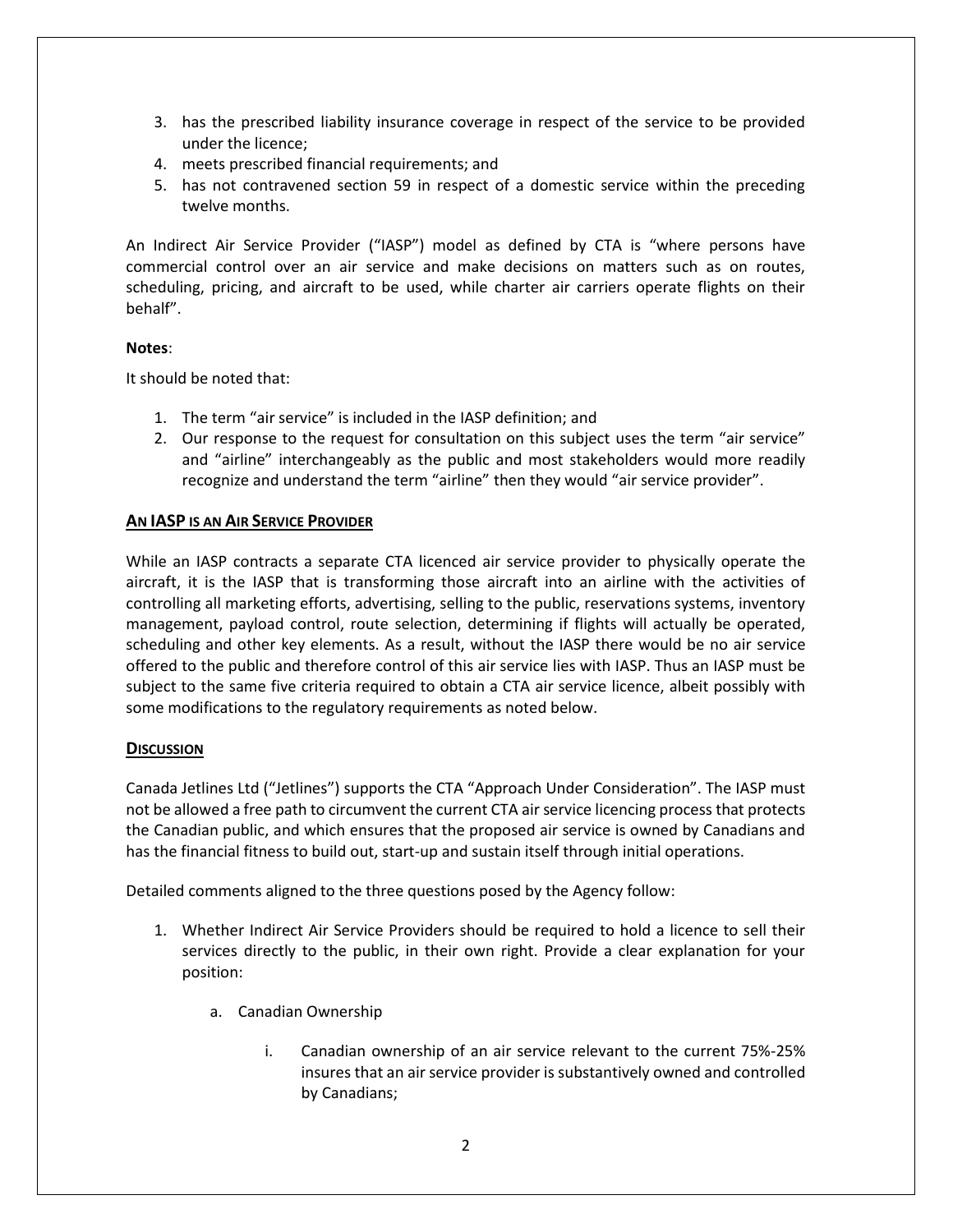- ii. This requirement acts as a barrier to potential ownership by people or groups who would gain an airline of convenience to apply for bi-lateral routes to the intended country of financial interest (e.g. China – Canada), or intend to harm Canadians, or who are using Canada to launder or move illicit foreign funds. It also ensures compliance with Canadian law; and
- iii. Companies using the IASP model should need to demonstrate Canadian ownership and control and therefore must be subject to the same CTA regulatory process as that of a new commercial airline. These companies should use the CTA air carrier application form and follow the same stringent review process. Not ensuring Canadian ownership opens the public and all stakeholders, including CTA, to unwarranted risk and in essence contravenes the laws of Canada;
- b. Financial Fitness
	- i. The purpose of the financial fitness criterion is clear. It is intended that an air service provider has sufficient funds to build-out and operate an airline. This protects the public and contributes to the overall safe and secure operations of the company. It is reckless to attempt to circumvent this requirement based on a notion that the need for service is greater than the need to ensure safe, secure operations, and a properly informed public;
	- ii. Financial fitness must include the non-operations cost components and capabilities of an airline such as reservations, marketing and sales and human resource costs, exclusive of flight and cabin crew (which should be included in the wet lease costs). These costs associated with the buildout of capabilities unique to the commercial operations of the IASP must also be demonstrated and capital resources identified to the satisfaction of CTA. The CTA "Start-up Costs Worksheet" could be used as the baseline and modified to meet the need;
	- iii. Financial fitness must include demonstrated financial capital for the first 90-days of operations costs. The "CTA 90 Day Operating Statement Worksheet" could be used as the baseline and details developed in conjunction with the operating licenced air service that is providing the wet lease. This capital funding should be based on the CTA defined "optimum" operations of aircraft, the same as if it was a start-up airline. The aim is to make sure that the IASP has the funds available to pay the wet lease contract which insures they do not have to stop their business after taking reservations and before even starting up. To do anything less would be unfair to companies working to establish a fully integrated new airline; and
	- iv. Based on our own work at Jetlines, when the need to acquire aircraft, recruit and train flight and cabin crews, and establish maintenance programs are removed from the build-out costs it is estimated that the IASP would save about 20% of their start-up costs. However, if they were required to demonstrate they had the funds to pay the optimum usage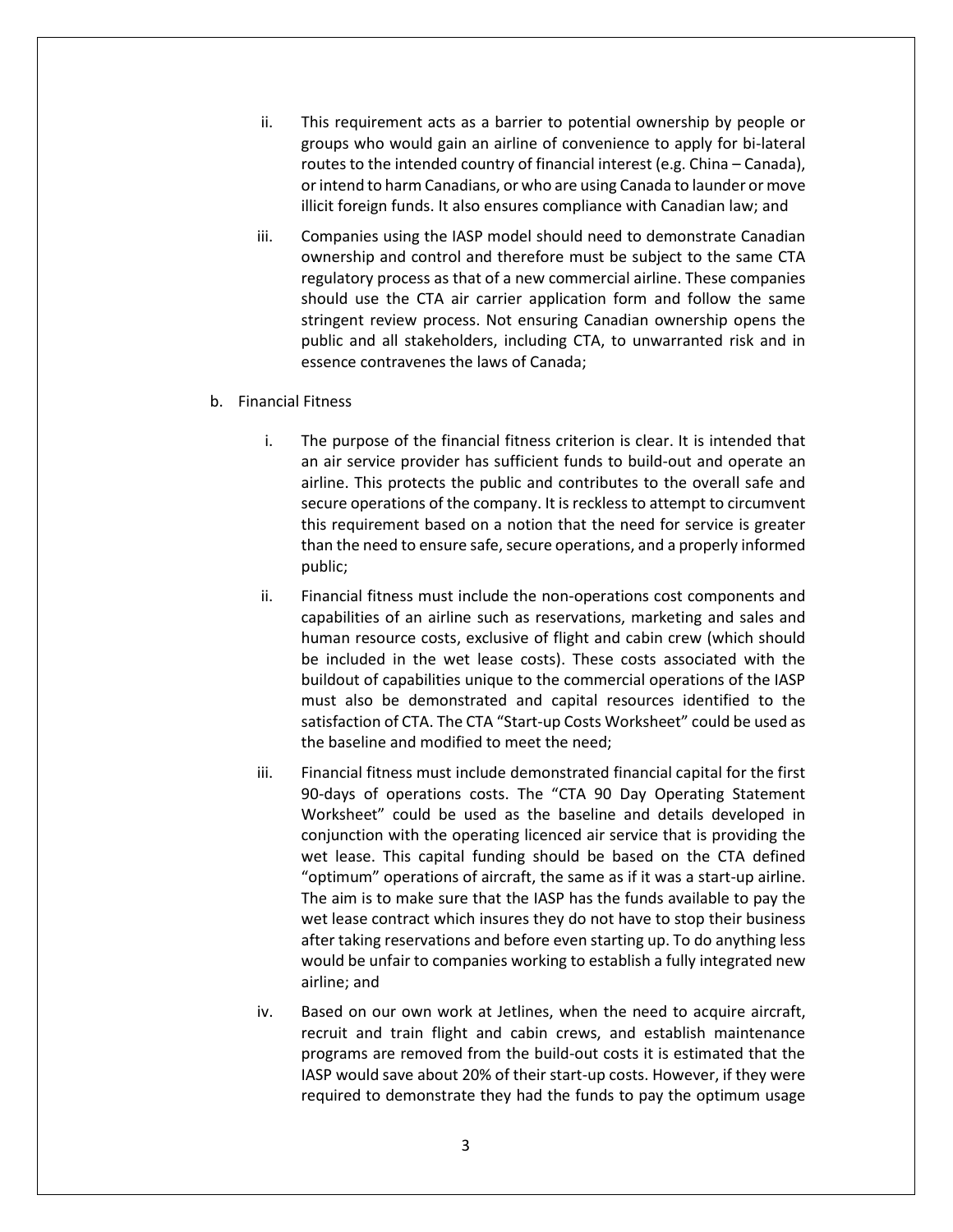leasing costs for the first 90 days, then the 20% savings would likely be lost to the market costs of a "wet lease";

- c. Liability Insurance
	- i. The IASP needs to comply with existing Air Transportation Regulations for passenger and third party liability insurance. The existing regulations appear to include licensed carriers who wet lease from other licensed carriers. However, it does not appear that there are any regulations that cover a company operating as an IASP to prove that they have the needed liability and third party insurance coverage; and
	- ii. It would be in the best interest of all concerned to insure that this gap is closed such that the IASP proves that it has the essential insurance coverage envisioned by this CTA licencing requirement; and
- d. Section 59:
	- i. Section 59 states "no person shall sell, cause to be sold or publicly offer for sale in Canada an air service unless, if required under this Part, a person holds a licence issued under this Part in respect of that service and that licence is not suspended"; and
	- ii. A business that meets the definition of an IASP model must comply with this requirement.
- 2. What criteria the Agency should consider in determining whether an Indirect Air Service Provider is holding itself out as an air carrier, and therefore, should be required to hold the licence:
	- If the IASP is performing the following list of activities, it is our view that the IASP is an airline and therefore subject to the laws of Canada and CTA regulations and licencing processes:
		- o transforming the (wet lease) aircraft into an airline with the activities of controlling all marketing efforts;
		- o advertising, selling to the public (this covers Section 59 which by CTA standards must be met in order to be granted a CTA licence);
		- o reservations systems;
		- o inventory management;
		- o payload control;
		- o route selection; and
		- o determining if flights will actually be operated,
		- o scheduling and other key elements;
	- Additional criteria should include whether or not the IASP considers itself an airline in public documentation or discourse. Where the IASP makes public announcements or shows images of aircraft with the IASP livery that persuade the public to believe that they are a new airline, when they are not, then they should come under the CTA